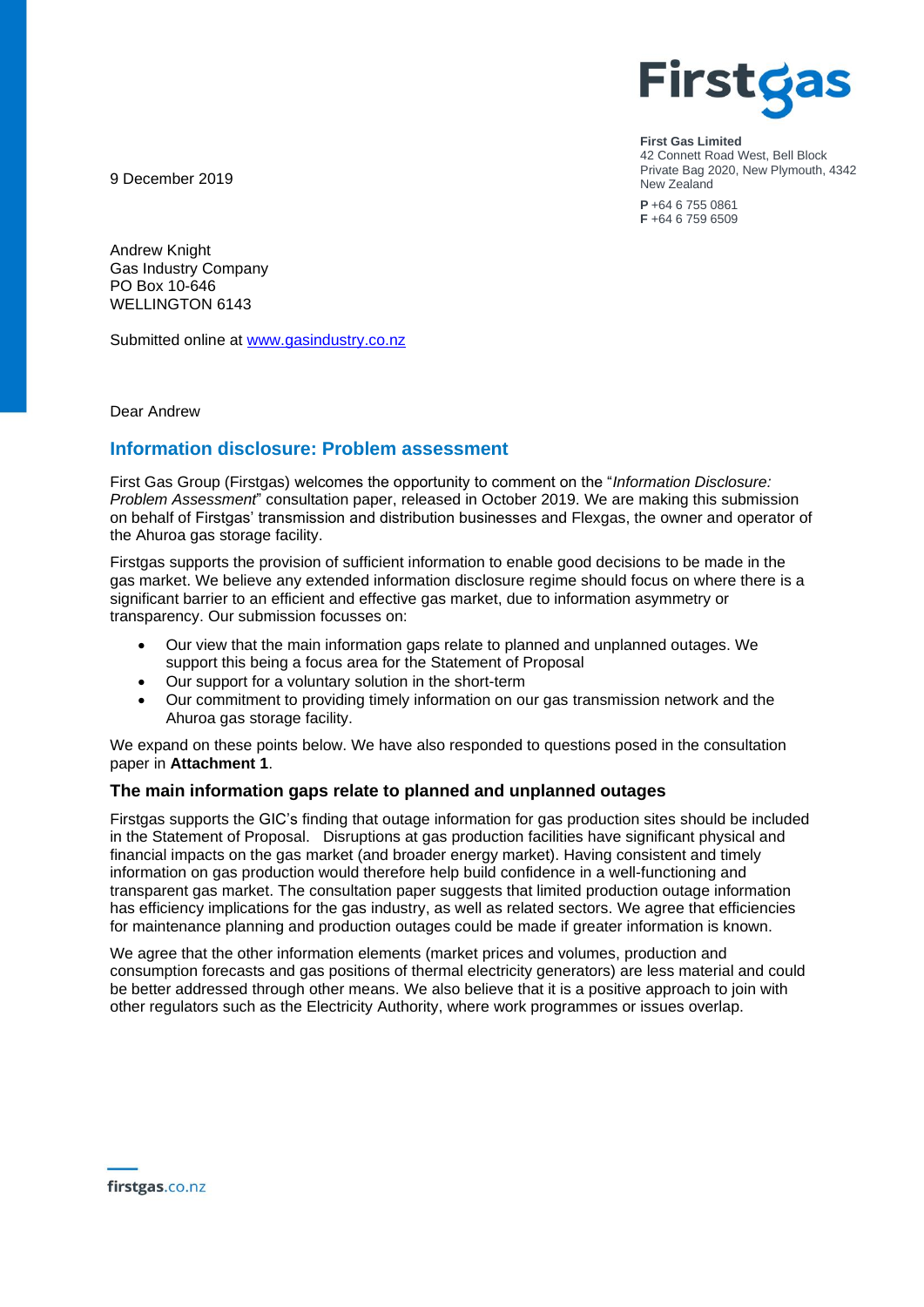

## **We support a voluntary solution in the short term**

Firstgas supports the introduction of a prescriptive regulatory solution for information disclosure, but we appreciate that this will take some time.<sup>1</sup> Consequently, we believe the voluntary information disclosure Code proposed by PEPANZ<sup>2</sup> provides an effective interim step.

The proposed Code responds to information concerns highlighted in submissions to the GIC's Options Paper. While the Code does not have the force of regulation, it does have an appropriate level of prescription that defines what information should be disclosed. In addition, the proposed review of the final Code after 12 months of operation will be a valuable input into the GIC's workstream on information disclosure. The review will:

- Indicate how widely the voluntary code has been adopted
- Provide industry participants with time to identify how they can meet the information disclosure requirements
- Indicate how the information disclosed has been received by the market.

### **We are committed to providing timely information on transmission outages and outages at the gas storage facility**

Firstgas is committed to providing sufficient and timely outage information to the industry to assist in industry planning needs, and to keep stakeholders informed during any unplanned outage.

#### **Information on outages on the transmission network**

We agree with the findings in the consultation paper that "some transmission pipeline outage" information is currently required to be disclosed. There appears to be a general level of comfort that this information is sufficient"<sup>3</sup>.

As the system operator of the gas transmission network, we are strongly focused on ensuring enough information is readily available to support our security of supply requirements (as set out in Appendix G of our Transmission Asset Management Plan). <sup>4</sup> We currently publish any planned or unplanned outages on our OATIS site. When we move to a single gas transmission access code (GTAC), we will continue to provide this information on TACOS (the software system replacing OATIS).

Firstgas has worked closely with our customers over recent years, first in developing the GTAC and then during our first major planned outage at Pariroa in 2018. During the period leading into the Pariroa outage and during the outage period itself, Firstgas provided regular updates to the industry and regulators. We undertake a similar process during unplanned events. If events occur that could potentially affect gas supply, we maintain communication with industry participants and the Critical Contingency Operator (CCO). The information we provide is specified in our Critical Contingency Management Plan (CCMP).

Firstgas also publishes a significant amount of information on our transmission system. Our asset management plans describe capital maintenance activities for the current year, any interruptions to supply resulting from this work and information on asset condition.

#### **Information on outages at the Ahuroa gas storage site**

We recognise that outages at the Ahuroa gas storage facility are of interest to the industry. Flexgas contributed to the development of the draft information disclosure Code that has been developed by PEPANZ (as discussed above). Under this Code, we have committed to providing timely disclosure of both planned and unplanned outages at our gas storage facilities, subject to a threshold level.<sup>5</sup> Our first application of this Code has involved Flexgas obtaining the consent of contracted users of Ahuroa to disclose the upcoming outage of the facility (February 2020).

<sup>1</sup> Refer our submission to the GIC's Options paper for information disclosure in the wholesale sector: https://firstgas.co.nz/wpcontent/uploads/First-Gas-submission\_Options-paper-for-ID\_April-2019.pdf

<sup>2</sup> [https://www.gasindustry.co.nz/work-programmes/gas-sector-information-disclosure/upstream-outage-information-disclosure](https://www.gasindustry.co.nz/work-programmes/gas-sector-information-disclosure/upstream-outage-information-disclosure-code/)[code/](https://www.gasindustry.co.nz/work-programmes/gas-sector-information-disclosure/upstream-outage-information-disclosure-code/)

 $3$  See Consultation paper page 3.

<sup>4</sup> see <https://firstgas.co.nz/wp-content/uploads/First-Gas-Gas-Transmission-AMP-2018-Appendices.pdf>

<sup>&</sup>lt;sup>5</sup> The threshold is a withdrawal capacity for a gas day reducing by 20TJ or more measured against the total withdrawal capacity of that facility. The thresholds for gas storage and gas production station disclosure are an estimation of the closest proxy for what might reasonably be considered to have an impact on or be of interest to the market.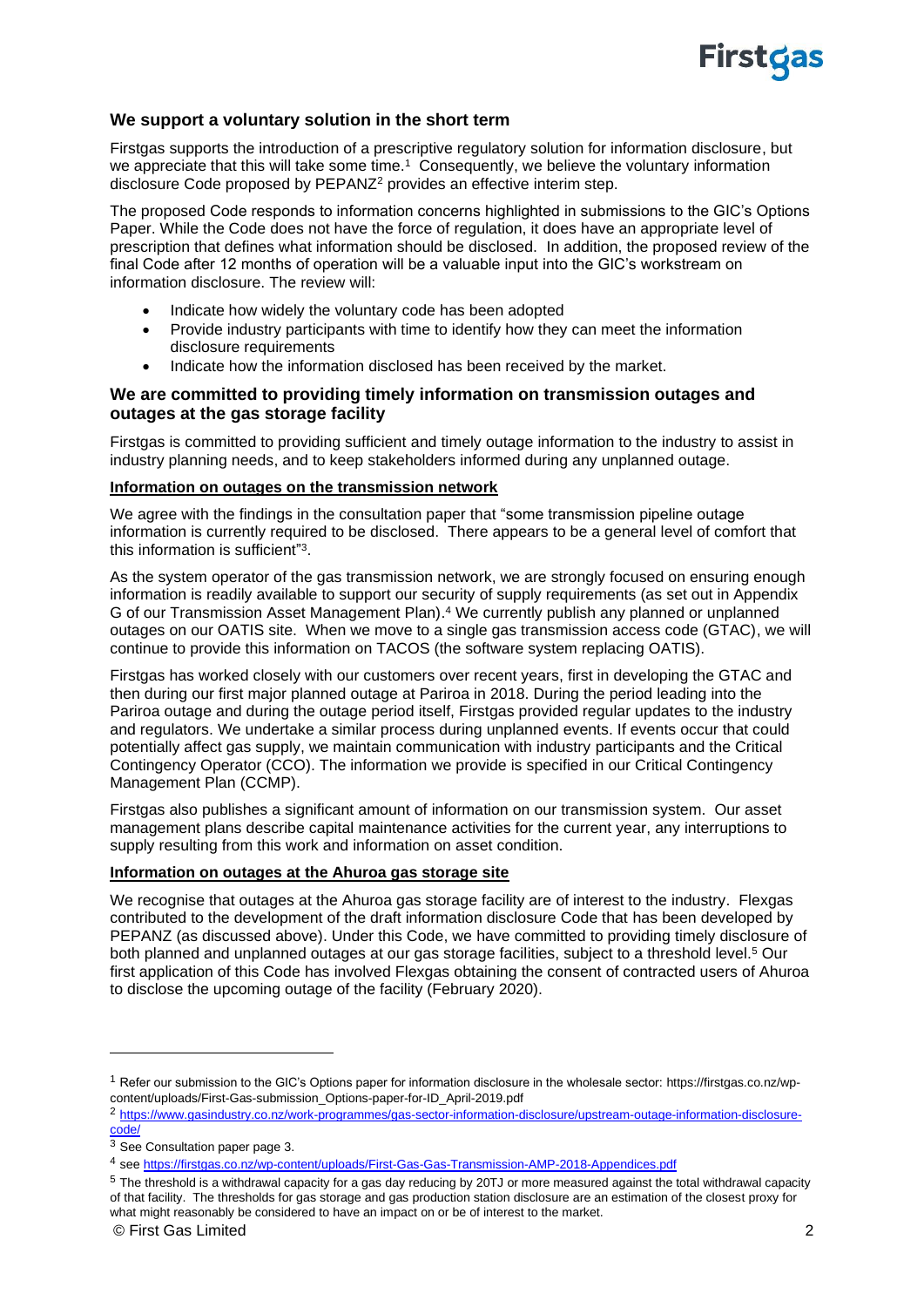

Flexgas stores gas on behalf of customers under commercial contracts. Flexgas does not currently publish the availability of uncontracted Ahuroa storage capacity, and we are not able to disclose contracted capacity and availability due to contractual constraints. As we stated in our submission in April 2019, we would be willing to seek the consent of existing and future users of the gas storage facility, if the GIC considered that this information is important to the effective functioning of the gas market. We note that submissions to the options paper have not clearly identified any issues with this information not being available.

#### **Contact details**

If you have any questions regarding this submission, please contact me on 027 472 7798 or via email at [Karen.Collins@firstgas.co.nz](mailto:Karen.Collins@firstgas.co.nz) .

Yours sincerely

**Karen Collins** Regulatory Policy Manager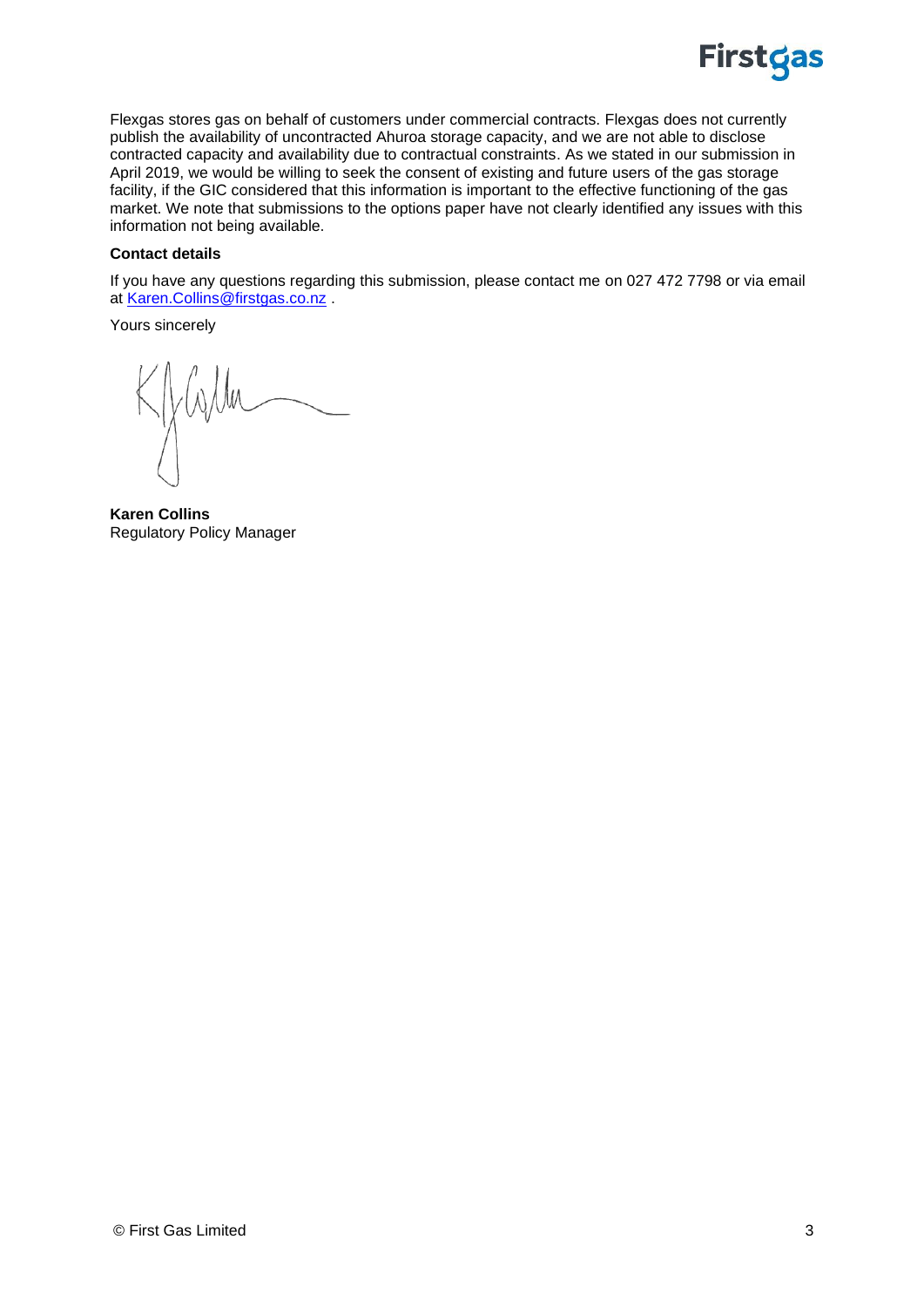

| <b>Attachments 1:</b> | <b>Submissions template</b> |
|-----------------------|-----------------------------|
|-----------------------|-----------------------------|

| <b>Question</b> |                                                                                                                                                                                                                                                          | <b>Comment</b>                                                                                                                                                                                                                                                                                                                                                                                                                                                                                                                                                                                                                                                                                                                                                                                                                                 |
|-----------------|----------------------------------------------------------------------------------------------------------------------------------------------------------------------------------------------------------------------------------------------------------|------------------------------------------------------------------------------------------------------------------------------------------------------------------------------------------------------------------------------------------------------------------------------------------------------------------------------------------------------------------------------------------------------------------------------------------------------------------------------------------------------------------------------------------------------------------------------------------------------------------------------------------------------------------------------------------------------------------------------------------------------------------------------------------------------------------------------------------------|
| $Q1$ :          | Do you have any comments on our<br>approach to the analysis?                                                                                                                                                                                             | We agree with the approach to problem identification.<br>If we want an efficient and effective market, incremental<br>information disclosure should only go forward if it<br>supports the industry and the benefits outweigh the costs.<br>It is helpful to link the analysis of the information elements<br>to the five assessment categories. These categories<br>summarise the relevant Gas Act and GPS objectives and<br>outcomes.<br>We support the approach of evaluating the costs<br>associated with information disclosure. The benefits from<br>additional information disclosure should outweigh any<br>incremental costs.                                                                                                                                                                                                          |
| $Q2$ :          | Have we identified all of the relevant<br>information elements in this list?                                                                                                                                                                             | We consider that the GIC has identified all the relevant<br>information elements.<br>We would welcome further discussion on the possible<br>approaches to information disclosure in the Statement of<br>Proposal for information disclosure (Statement of<br>Proposal). We believe that in in the long-term a<br>rules-based, regulated form of information disclosure is<br>likely to be the most efficient approach.<br>Effective regulation takes time. We support a voluntary<br>solution as an effective first step. Firstgas welcomes the<br>draft information disclosure Code (the Code) issued<br>recently by PEPANZ. See our comments in the covering<br>letter.                                                                                                                                                                      |
| $Q3$ :          | Do you agree with our assessment for gas<br>production outage information? Have we<br>missed aspects of the issue or are there<br>parts that have not been described<br>correctly? Please include details and any<br>examples in your response.          | We agree that gas production outage information should<br>be included in a Statement of Proposal for information<br>disclosure in the gas wholesale market.<br>We consider that the main information gaps relate to<br>planned and unplanned outages at major production<br>stations (and user facilities). <sup>6</sup>                                                                                                                                                                                                                                                                                                                                                                                                                                                                                                                       |
| $Q4$ :          | Do you agree with our assessment for<br>major gas user facility outage information?<br>Have we missed aspects of the issue or<br>are there parts that have not been<br>described correctly? Please include details<br>and any examples in your response. | Firstgas recognises that the implications of major gas<br>users' outages on the wholesale market are different to<br>that from production outages.<br>While an outage at a major gas user's site does not<br>cause gas supply issues, it may affect the volume of gas<br>in the wholesale market. This is information participants<br>or other interested parties such as the electricity industry,<br>may find useful.<br>We encourage the GIC to consider this matter further. In<br>principle, we suggest that if the costs of disclosure<br>outweigh the benefits, as suggested by Methanex,<br>disclosure may not support the efficiency objectives.<br>As the transmission system operator, our focus is on<br>balancing gas in the network. We receive sufficient<br>information from gas users to ensure we can manage the<br>network. |

<sup>6</sup> [https://firstgas.co.nz/wp-content/uploads/First-Gas-submission\\_Options-paper-for-ID\\_April-2019.pdf](https://firstgas.co.nz/wp-content/uploads/First-Gas-submission_Options-paper-for-ID_April-2019.pdf)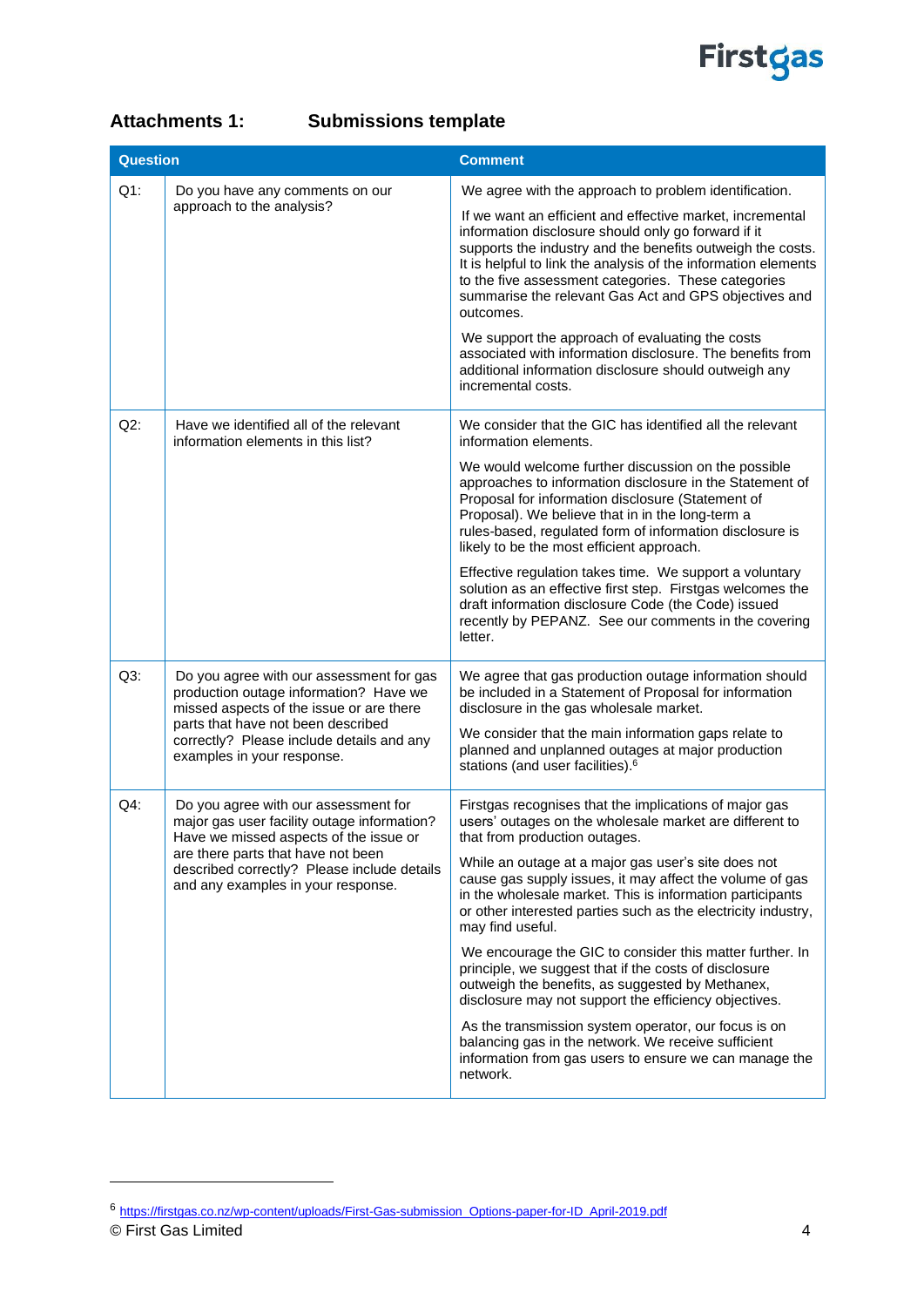

| Question                                                                                                      |                                                                                                                                                                                                                                                                                                                                                                                                                                                                                            | <b>Comment</b>                                                                                                                                                                                                                                                                                                                |
|---------------------------------------------------------------------------------------------------------------|--------------------------------------------------------------------------------------------------------------------------------------------------------------------------------------------------------------------------------------------------------------------------------------------------------------------------------------------------------------------------------------------------------------------------------------------------------------------------------------------|-------------------------------------------------------------------------------------------------------------------------------------------------------------------------------------------------------------------------------------------------------------------------------------------------------------------------------|
| $Q5$ :                                                                                                        | Do you agree with our assessment for gas<br>storage outage information? Have we<br>missed aspects of the issue or are there<br>parts that have not been described<br>correctly? Please include details and any<br>examples in your response.                                                                                                                                                                                                                                               | Firstgas believes that the supply of gas is an essential<br>component of energy reliability in New Zealand and<br>support an efficient market and industry.<br>Flexgas has committed to providing outage information                                                                                                          |
|                                                                                                               |                                                                                                                                                                                                                                                                                                                                                                                                                                                                                            | for our gas storage facility under the PEPANZ draft<br>information disclosure Code (see comments in covering<br>letter).                                                                                                                                                                                                      |
| $Q6$ :                                                                                                        | Do you agree with our assessment for<br>transmission pipeline outage information?<br>Have we missed aspects of the issue or<br>are there parts that have not been<br>described correctly? Please include details<br>and any examples in your response.                                                                                                                                                                                                                                     | Firstgas is committed to providing information on its<br>planned and unplanned interruptions that may influence<br>gas availability and supply. Please refer to our comments<br>in the covering letter.                                                                                                                       |
| Q7:                                                                                                           | Do you agree with our assessment for<br>contract price and volume information?<br>Have we missed aspects of the issue or<br>are there parts that have not been<br>described correctly? Please include details<br>and any examples in your response.                                                                                                                                                                                                                                        | We agree that this information element should not be<br>included in a Statement of Proposal on information<br>disclosure.                                                                                                                                                                                                     |
| $Q8$ :                                                                                                        | Do you agree with our assessment for<br>emsTradepoint price & volume<br>information? Have we missed aspects of<br>the issue or are there parts that have not<br>been described correctly? Please include<br>details and any examples in your response.                                                                                                                                                                                                                                     | We agree with the assessment.                                                                                                                                                                                                                                                                                                 |
| $Q9$ :                                                                                                        | Do you agree with our assessment for gas<br>storage facilities information? Have we<br>missed aspects of the issue or are there                                                                                                                                                                                                                                                                                                                                                            | Flexgas owns and operates the Ahuroa gas storage<br>facility. The gas is owned by third parties and stored<br>under commercial agreements.                                                                                                                                                                                    |
| parts that have not been described<br>correctly? Please include details and any<br>examples in your response. | Flexgas already provides information on storage volumes<br>to MBIE each quarter. We do not currently publish the<br>availability of uncontracted Ahuroa storage capacity, and<br>we are not able to disclose contracted capacity and<br>availability due to contractual constraints. We remain<br>willing to seek the consent of existing and future users of<br>the facility, if the GIC considered that this information is<br>important to the effective functioning of the gas market. |                                                                                                                                                                                                                                                                                                                               |
|                                                                                                               |                                                                                                                                                                                                                                                                                                                                                                                                                                                                                            | We are pleased the GIC have made clear that gas stored<br>does not necessarily equate to gas available for electricity<br>generation. The stored gas may be used for electricity<br>generation or it may be used for other purposes. <sup>7</sup> The<br>decision on how the gas is used is made by the owners of<br>the gas. |
| Q10:                                                                                                          | Do you agree with our assessment for gas<br>production forecast information? Have we<br>missed aspects of the issue or are there<br>parts that have not been described                                                                                                                                                                                                                                                                                                                     | We agree that it would be inefficient to replicate this<br>information under new arrangements when it is already<br>disclosed to MBIE.                                                                                                                                                                                        |
| correctly? Please include details and any<br>examples in your response.                                       | It seems the issue is more on timing of the information<br>being made available by MBIE, rather than the lack of<br>information. We support the GIC working with MBIE to<br>understand whether this information can be made<br>available on a timelier basis.                                                                                                                                                                                                                              |                                                                                                                                                                                                                                                                                                                               |

 $\overline{\phantom{a}}$ 

<sup>©</sup> First Gas Limited 5 <sup>7</sup> Information disclosure problem assessment consultation paper. Page 43.